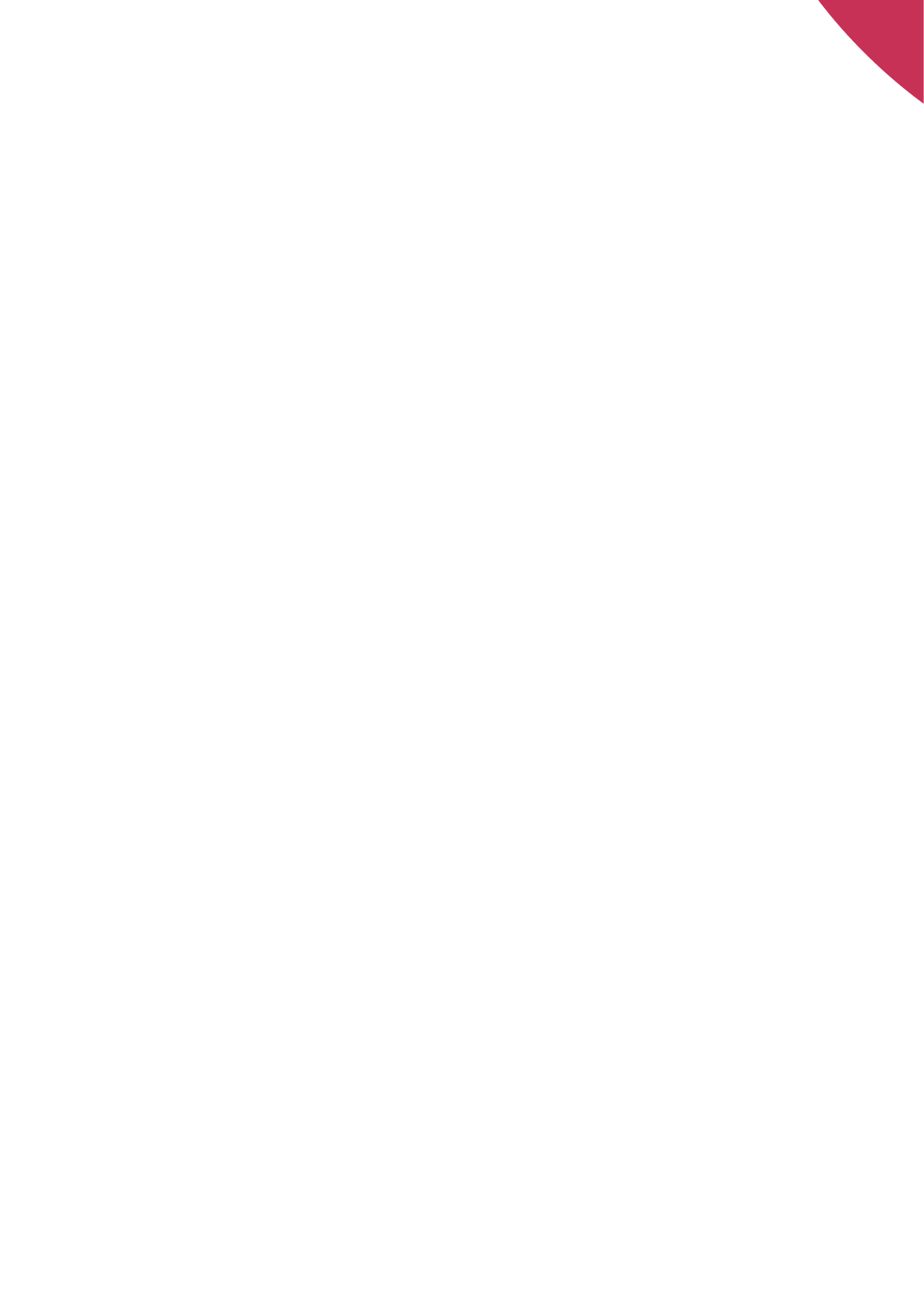# Background

# **Introduction**

The issue of the safety of migrant workers in the UK became a national issue when at least 23 workers were killed by rising tides while harvesting cockles in Morecambe Bay. Since then there have been a number of further individual tragedies, mainly in agriculture and construction. Unfortunately there are no accurate figures on the number of migrant workers who are killed, injured or made ill through work. However many migrant workers do face specific difficulties and this guide from the TUC has been written to help safety representatives and other union officials work with migrant workers to make sure that their rights are protected.

## **Who are migrant workers?**

This booklet covers the safety of people who come to the UK from abroad and who work permanently, temporarily or seasonally. It covers those who appear on official statistics, such as those from the European Economic Area; those with work permits; those on working holidays; and also those who work without the protection of legal status.

Estimates of the number of migrant workers are notoriously unreliable. Official figures show that in 2005/6, 662,000 overseas nationals registered for national insurance. The biggest group of migrants in recent years has been from the eight former Eastern Bloc countries that joined the EU in 2004. In the three years since then a total of 427,000 from these countries have registered to work in the UK. If the selfemployed are added then the Government estimates that the total number of new workers coming from the new EU countries is around 600,000.

A DWP analysis of migrants in the UK shows that currently 3.6 million people of working age were born overseas. This represents approximately 10 per cent of the working population and 8 per cent of the total population. A breakdown of the origins of the migrant population in the UK, based on the 2001 Labour Force Survey showed that, at that time, 31 per cent came from Europe, 20 per cent from the Indian subcontinent, 19 per cent from Africa and 11 per cent from the Americas. However since then the proportion coming from within Europe has risen considerably.

In terms of routes into the labour market, the UK Control of Immigration Statistics (2001) showed that 339,000 of

the migrants who entered the labour market that year had previously been students in the UK, as opposed to 140,000 who entered the country on work permits. In addition there are those who entered the country and are working without formal legal status. For obvious reasons this part of the workforce is particularly well hidden and so it is very difficult to give an accurate indication of numbers.

60 per cent of all migrant workers were concentrated in London and the South East (with 42 per cent in London alone, where they constitute 26 per cent of the overall population). A large number are found in construction, but also in almost every low pay sector in the capital, including catering and cleaning. Within the South East of England outside London there are high numbers of migrants within agriculture. East European workers are found in food processing plants in North England and Northern Ireland, while Chinese and Korean workers can be found in many electronics factories in the North East of England. Certainly, recent migrant workers are more likely to work with other migrant workers from the same country or region. One of the reasons for this is that migrant workers feel more comfortable when they are part of a community. Another is the way that some employers recruit using word of mouth or gangmasters. Many industries which depend on migrant labour use labour providers or recruitment agencies who specialise in a particular industry or nationality.

Most migrant workers are not low skilled, although many do low-skilled jobs. There is significant migration of workers into areas such as banking, IT, education and medicine from other EU member states, North America, Australasia, India and South Africa. Research from the Migration Research Unit, University College London, shows that of those entering the country on work permits the biggest group was from India (mainly health and IT), followed by the USA (mainly business). In addition over 80 per cent of migrant workers are under 35.

# **What risks do they face?**

Many migrant workers face no, or very little, increased risk. They speak fluent English, may have worked in the UK for many years and have the same working conditions and security as non-migrant workers. Nevertheless there is no doubt that migrant workers with low English language skills or with vulnerable employment or residency status are at greater risk. It is these that this report will concentrate on.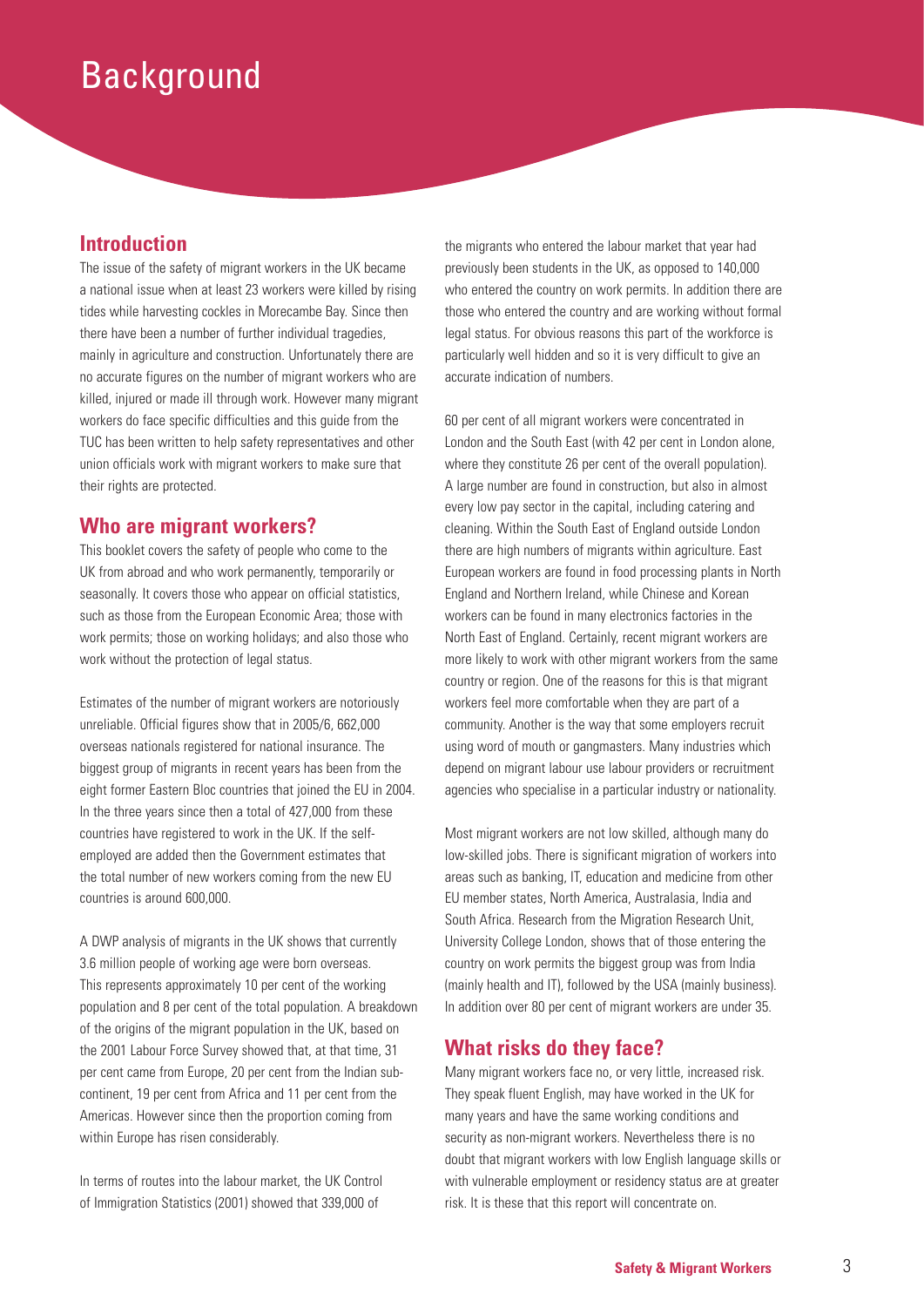No figures are available on how many migrant workers are killed or injured every year but as migrant workers are found in significant numbers in the agriculture and construction sector, and these have significantly higher risks, it is likely that these would be reflected in any statistics. Unfortunately, given the nature of migrant work, there is significant underreporting of injuries and illness in this area. The only accurate information would be on fatalities, and there is currently no accurate information on the proportion of fatalities that are amongst migrant workers.

In 2006 the HSE published research on the position of migrant workers. It interviewed 200 migrant workers and found that:

- Most had received no, or little, training, even if this was required for the work they do, such as scaffolding or food handling. This was also the case with health and safety training with a third receiving absolutely none and most of the rest simply getting a short induction session.
- Because many migrant workers only intended to stay in the UK for a limited period of time and their main aim was to make money and then return home they were more likely to work when ill, and if they became ill for a long period would usually return to their country of origin. This was made worse by the widespread denial of sick pay. This meant there was a serious underreporting of illness and injury.
- Many migrant workers worked over 60 hours a week. This was particularly the case in agriculture, catering and processing and packaging. Often overtime was not paid. There was evidence that long hours were more common in the low-paid sectors, especially those that paid less than the minimum wage.
- Very low wages and long hours were more common among undocumented or unauthorised workers who worked under greater fear of dismissal and deportation. This group also had less information about their health and safety rights.
- Around half of these interviewed had difficulties with English, although many tried to hide it from their employer for fear of not getting work. Because they were working long hours and spent most of their time within a migrant community, many migrant workers had no time or opportunity to improve their English.
- Many migrant workers reported discrimination, harassment or racism, either from supervisors or coworkers. Sometimes this would relate to verbal abuse, in other occasions they would report unfavourable treatment.
- Women workers were more likely to report that they had received no training, that their health was being compromised by the work they were doing and that they suffered from discrimination.

Other issues that have been raised either by this research or by trade unions working with migrant workers have included:

- **Lack of adequate protective clothing.** Often migrant workers are asked to provide their own protective clothing, not told about the need for protective clothing or issued with inappropriate or inadequate protective clothing and equipment. Often protective clothing is second hand, and there is little training in how to use it.
- **Lack of welfare provision.** Where workers are employed through agencies they are often given accommodation by the agency, the cost of which is taken from their wages. There have been appalling reports of overcrowding, totally inadequate toilet washing and cooking facilities, lack of heating, privacy or security.
- **Cultural diversity.** Many unions have reported that employers are completely failing to address issues of cultural diversity, including conflict between tradition or religious dress and health and safety clothing.

There has long been a debate that some cultures have less tradition of health and safety or that religious beliefs in predestination make a willingness to protect your own safety less likely and this makes accidents more likely in some communities. It has also been argued that workers from more hierarchical societies are less likely to raise problems. There is no evidence that this is a real factor in reducing the safety of migrant workers and any cultural differences can be addressed through training, engaging workers, and installing a positive health and safety culture.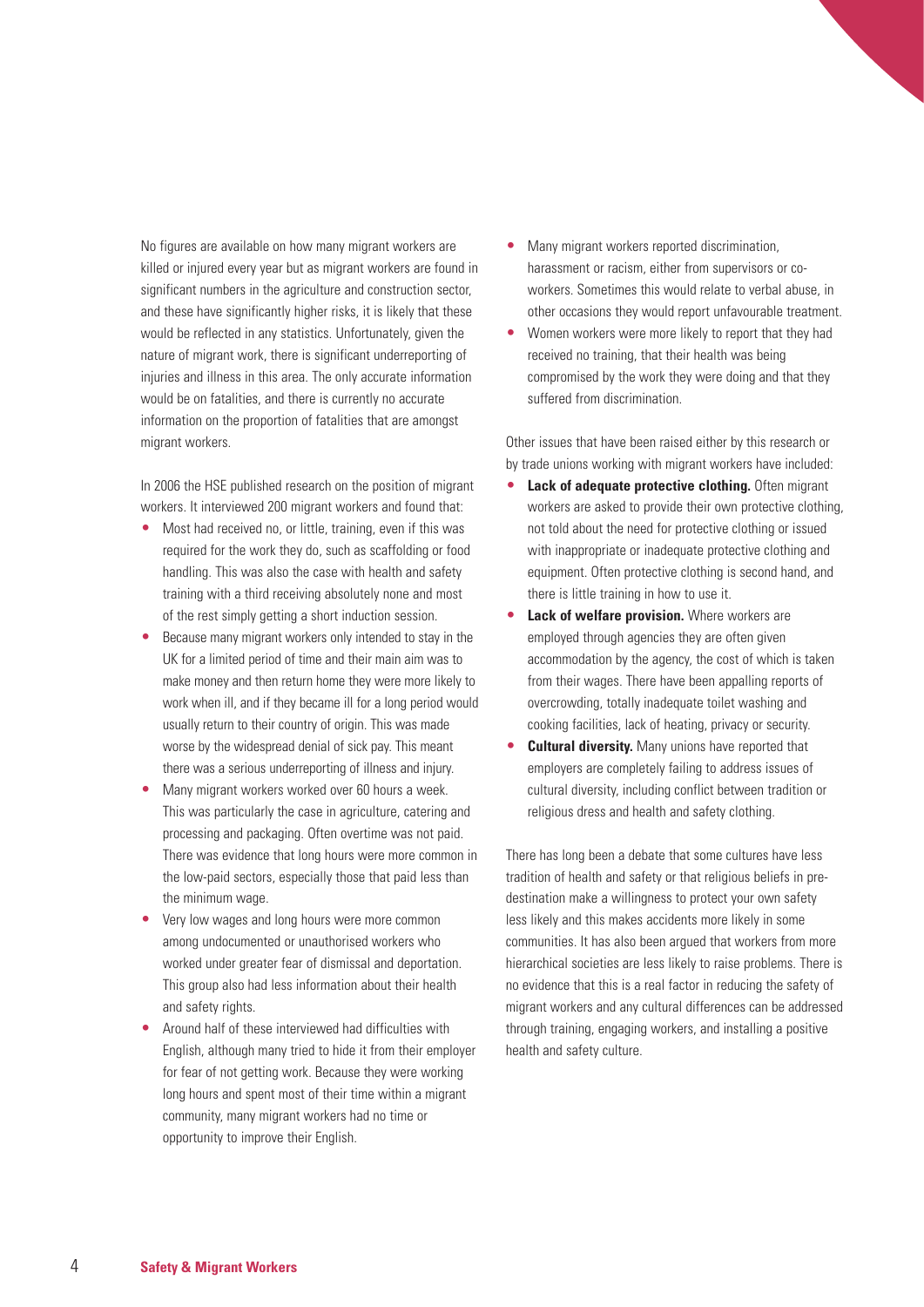# **Recruiting migrant workers**

Given that organised workplaces have half the serious injury rate of those without trade unions or consultation, one of the best ways to protect migrant workers is to ensure they are members of a trade union. Clearly there are obstacles to recruiting migrant workers, which include a fear of victimisation, language issues, the low level of organisation in some of the areas where migrant workers are most common and the fact that many are seasonal or temporary. Nevertheless there is no evidence that migrant workers, where they are approached and supported, are less likely to join a trade union than other workers.

Many trade unions have been very successful in organising and supporting migrant workers, in some cases even setting up separate migrant workers' branches. Recruiting and organising migrant workers also helps remove some of the tensions that can exist between migrant workers and traditional workers who may fear that migrant workers are undermining pay structures.

**The GMB have set up a migrant workers' branch in Southampton and are using health and safety to help organising. The feedback they received from workers was that health and safety issues are the ones that the majority feel strongest about. Initially this is likely to take the form of a collective grievance around issues such as: lack of provision of PPE (safety footwear, goggles, glasses and gloves) and charging for it in certain instances; no information, instruction or training around the use of work equipment, e.g. guillotines; no translation provided for instruction and training; slip, trip and fall issues; manual handling issues. They are producing a series of health and safety fact sheets and are running monthly advice sessions at the branch meetings, with particular emphasis on employer responsibilities and employee rights around health and safety.**

Unions have also found that organising around health and safety issues, or providing language training, has been a very good way of involving migrant workers. However those unions

that have been most successful have been ones that have encouraged migrant workers to become active through holding a position such as safety representative. Where safety representatives, stewards or learning representatives come from within the migrant community itself they are likely to be far more successful.

The TUC has produced a guide for unions on organising and recruiting migrant workers, which should be of use to all safety representatives. This will be published in the summer of 2007.

#### **Employment status**

It has to be stressed that workers have the same legal and moral right to a safe and healthy working environment regardless of their country of origin or legal status. The HSE have made it clear that health and safety regulations are there to protect all workers, whatever their immigration status.

However in practice the fact that many migrant workers are employed through agencies or gangmasters, or are listed as "self-employed", means that many employers do not feel that they have any responsibility for the safety of the workers who actually work for them. This is not the case. Where someone is employed by an agency both the agency and the person controlling the work have joint responsibilities for the person's health and safety. In addition the Conduct of Employment Agencies and Employment Business Regulations (2003) specifically states that the agency or labour provider has to ensure that they establish with the employer that any risks arising from the employment have been adequately controlled. They also have to ensure that those they place in work are suited in terms of experience and qualifications.

In agricultural work that includes the processing and packaging of products derived from agriculture and also gathering shellfish, agencies are covered by the Gangmasters Licensing Act (2004). Under this law agencies have to be licensed and must ensure that workers receive their legal rights and comply with health, safety and welfare provision.

While gangmasters and agencies are very common within the agricultural sector and in some parts of construction, there is also widespread abuse of "self-employment" in the employment of migrant workers in these and other sectors, with employers claiming that their workforce are actually self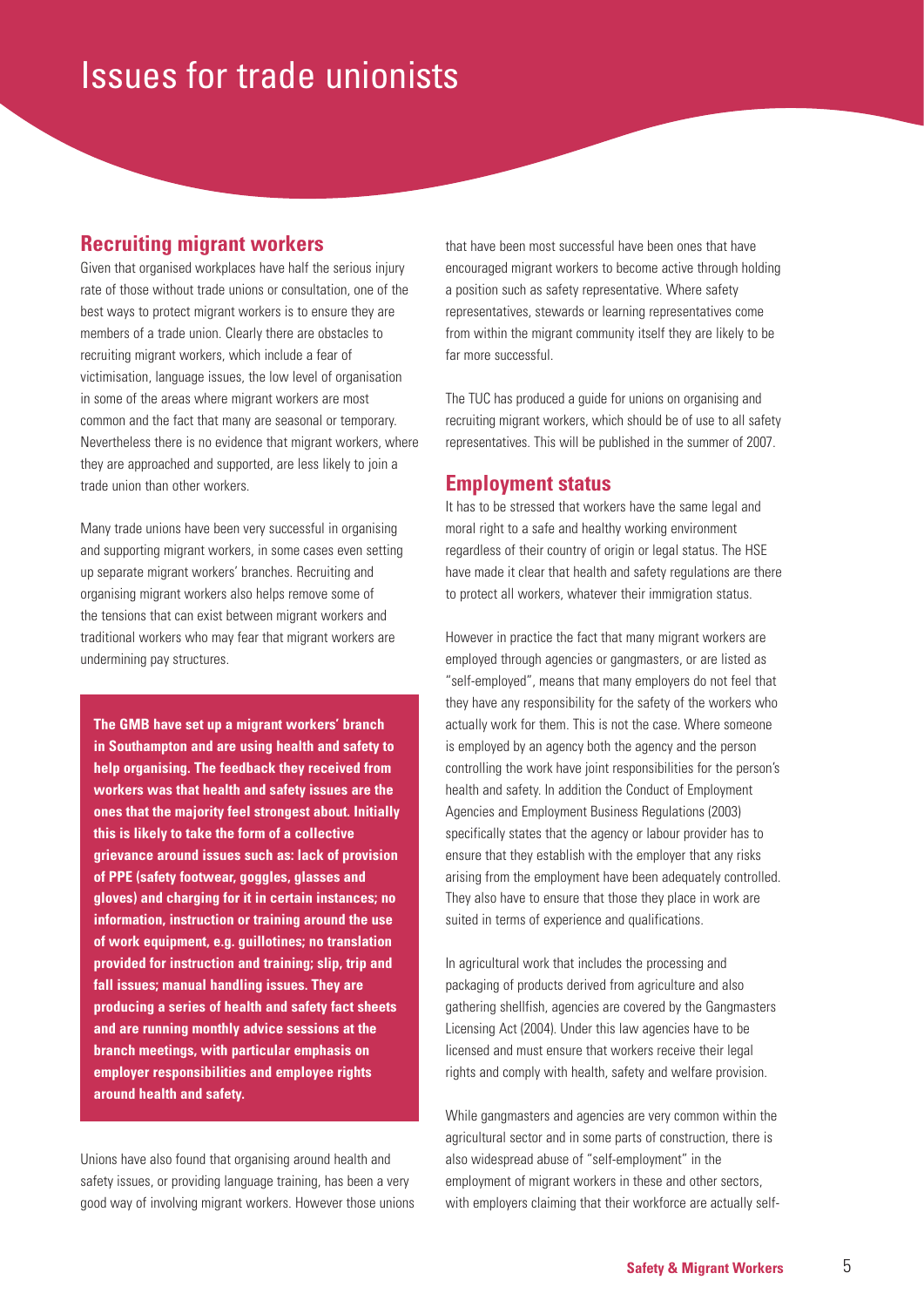employed rather than directly employed. However safety responsibilities cannot be contracted out and this applies equally to those who are self-employed. Responsibility for providing a safe place to work remains with the employer or contracting organisation.

There should be measures to discourage the development of an informal sector, characterised by dubious selfemployment, persistent temporary contracts, hiring by the day, and so on. Agencies who employ solely workers with bogus self-employed status should be banned from winning government contacts.

**In terms of stronger rights at work, the TUC welcomed the Gangmasters' Licensing Act, which was passed after strong pressure from trade unions, as a key measure to assist migrant workers (and others) to resist exploitation. But much more is needed, such as:**

- **An EU Directive on Temporary Agency Workers must be adopted. Comparators between agency staff and permanent employees need to be enforceable from day one.**
- **The scope of the Gangmasters Act needs to be extended to provide a broader licensing regime across the economy – not just agriculture, horticulture, gathering shellfish and food processing.**
- **There needs to be effective implementation in UK law of the Posted Workers Directive, especially to ensure that posted workers' pay etc is determined by existing national level agreements.**
- **Employment rights need to be extended to all workers (rather than solely employees as is the case in some laws) and tightened up with respect to bogus self-employment.**

**Of course, improvements in the law will not, on their own, improve conditions for migrant workers. The laws must be enforced, and employers should be encouraged to implement them in spirit as well as to the letter.**

#### **What safety representatives can do**

- **Safety representatives should ensure that both workers and employers are aware of the legal requirement of the employer to ensure the health, safety and welfare of the worker regardless of their employment status. In some cases equality and antidiscrimination legislation will also apply.**
- **They should make it clear that the Health and Safety at Work Act provides an absolute duty on employers to ensure the safety of employees and anyone else who might be harmed. They are not exempt from legal responsibility just because a worker is not directly employed, or has no legal employment status.**

#### **Risk assessment**

The key to dealing with most issues around the health and safety of migrant workers is exactly the same as for other workers. That is to ensure that there is a full and adequate risk assessment. Few migrant workers report knowing of a risk assessment having been done for their job and it is quite clear that, in many industries where migrant workers are concentrated, risk assessments are rare. Even where a risk assessment has been done, it is unlikely that it has covered many of the issues that might be specific to migrant workers, such as cultural differences or language problems.

The process of drawing up an adequate risk assessment will, in itself, ensure that the mind of the employer is focused on the real issues necessary to create a positive heath and safety environment within the workplace.

The lack of any tradition of risk assessment or safety policies within many of the areas where migrant workers are most likely to be found may mean the safety representatives will have to tell the employer where they can go for advice. For most employers the HSC guidance "Five steps to risk assessment" is the best starting point, although the risk assessment should also specifically address the presence of migrant workers, in particular issues around previous work experience, perceptions of risks, language and literary skills, the applicability of current training and safety materials, and whether training methods need to be tailored to different groups of workers.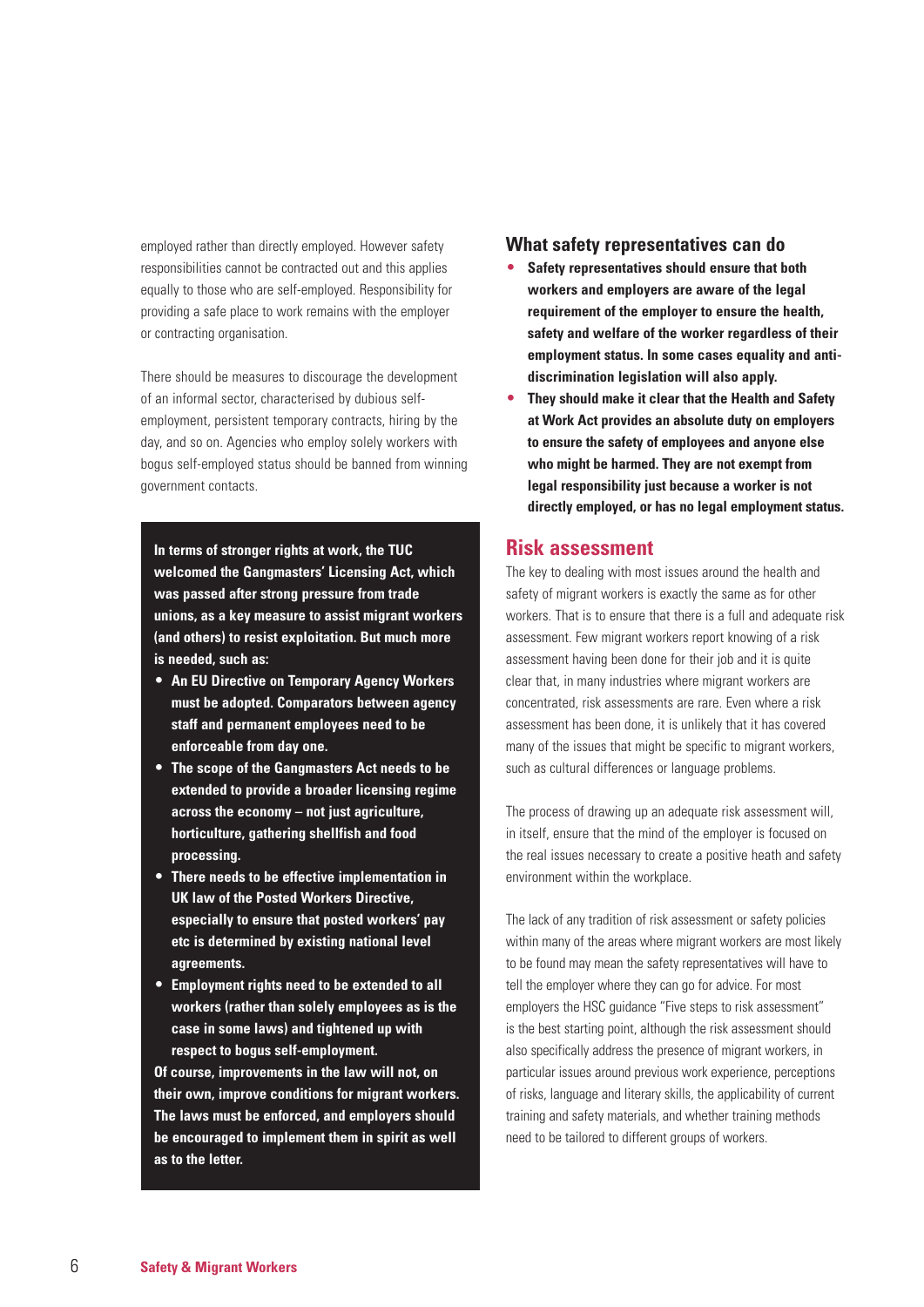#### **What safety representatives can do**

• **Safety representatives can ensure that migrant workers see risk assessments and can comment.**

**In the Meat Hygiene Service( MHS), UNISON has raised concern over the fact that many migrant workers in abattoirs are provided by agencies and have no training, and no specific risk assessments. UNISON asked the MHS to carry out its duty under the Management Regulations to work with the providers of agency meat inspectors (mainly European migrant workers) to jointly assess risks to the directly employed meat inspection workforce and to the migrant agency inspectors. They have concerns that agency workers are being asked to work dangerous shift patterns, thereby placing both these workers and other MHS workers in danger from fatigue and resultant workplace accidents. They have also asked the MHS what contract compliance arrangements exist with the agencies in respect of joint health and safety responsibilities.**

# **Accident reporting**

There is evidence of considerable underreporting within those industries where migrant workers are concentrated. The primary reason for that is the failure of employers to record injuries and near misses, although it is possible that many migrant workers, after an injury, especially a serious injury, will choose to return to their home country for treatment. A lack of access to sick pay also means that, in many cases, a migrant worker sees no reason to report their injury and simply does not turn up for work again; thus their employer has no record of the injury. It is also likely that most migrant workers will be unaware of the requirement to report incidents unless they have specifically received training on the need to do so.

#### **What safety representatives can do**

• **Safety representatives can make sure that workers are aware of the importance of reporting any illness, injury or near-miss, ensure that accident books are regularly checked, and seek information from management on what steps they are taking to**

**investigate any reported injuries. This is best done by ensuring that training programmes are available and properly designed to cover this.**

• **Body mapping, along with risk mapping, has proved to be extremely useful tools for safety representatives who are seeking to work with migrant workers and find out what health problems they are experiencing. For more information on body mapping see www.hazards.org/tools/**

# **Welfare and first aid provision**

Employers often have to be reminded that the Health and Safety at Work Act covers not only health and safety but also welfare and there are specific legal requirements on them to ensure the welfare of their staff. Many of the specific requirements on an employer can be found in the Workplace (Health, Safety and Welfare) Regulations 1992, including the rules around toilets and washing facilities, drinking water, facilities for rest and eating, temperature, space, lighting and ventilation. The HSE research on migrant workers showed that this was a major issue for many of those surveyed.

Many migrant workers complained of extremes of heat and cold, in particular in catering or processing and packaging, a lack of breaks and, particularly in agriculture, problems with accommodation. In addition there have been a number of press reports of appalling working conditions and accommodation forced upon migrant workers, in particular within agriculture.

However, where the accommodation is provided by the employer, the migrant workers are often put off from complaining about it in case improvements in the standards of housing means that they will be faced with increased accommodation costs.

#### **What safety representatives can do**

- **Safety representatives, as well as raising welfare problems with employers, can also refer migrant workers to local advice centres and community groups to seek assistance in housing or welfare matters.**
- **Safety representatives should also ensure that migrant workers have access to first aid provisions, that there are adequate arrangements for fire safety and, where appropriate, they have access to occupational health advice and support.**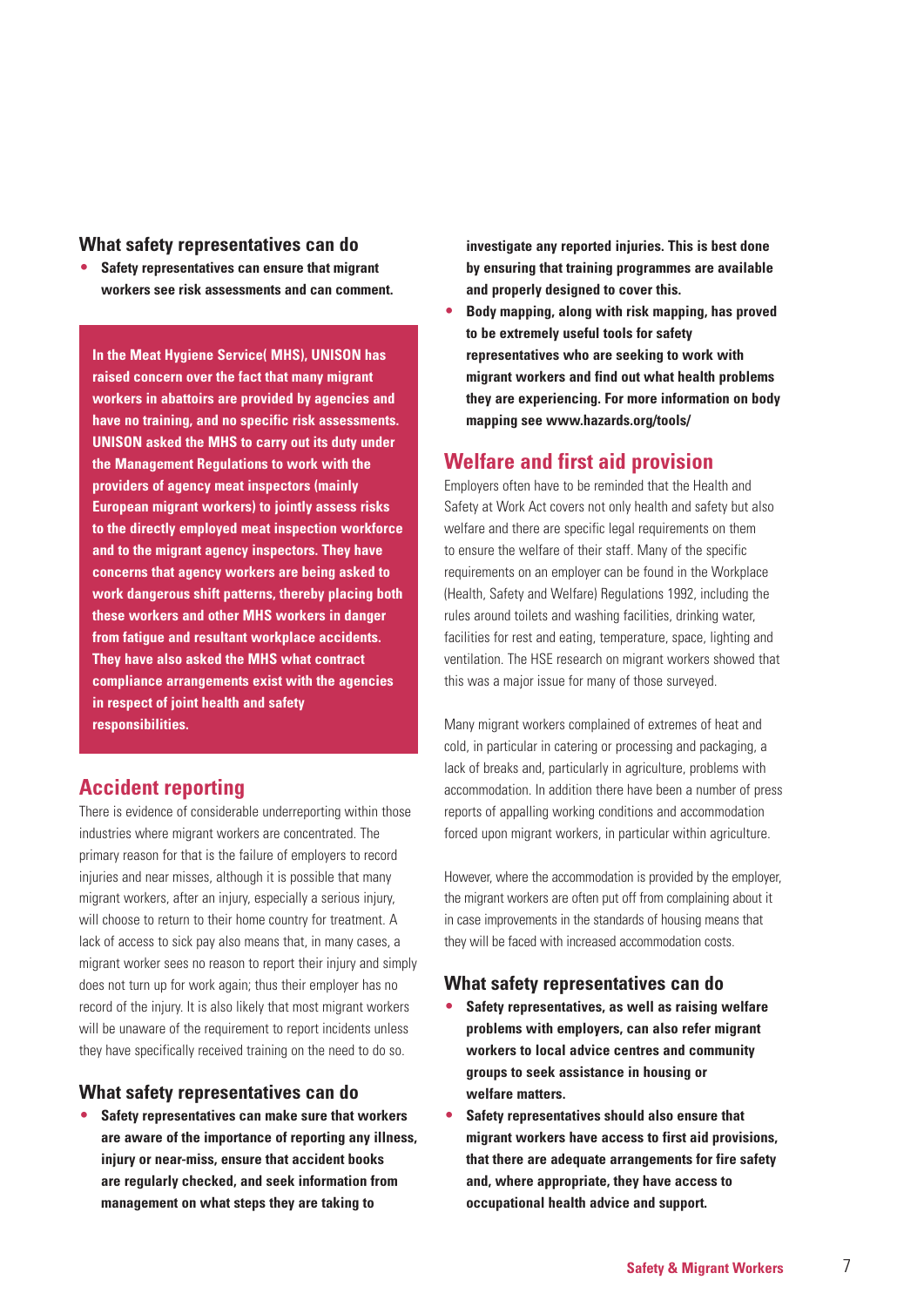# **Personal protective equipment**

Many migrant workers have reported that either they have not been given any protective clothing, even when clearly required, or they have been charged for it, or what they have been given is inadequate or inappropriate. The HSC research into migrant workers showed that while the majority of workers said they had been given basic protective clothing, such as overalls, those working outdoors were far less likely to receive protective clothing, such as footwear and, even where this was available, workers were often charged for it. Those working through agencies were more likely to claim they had not been provided with appropriate protective equipment.

The TUC has received reports of people being given secondhand shoes and gloves, and being charged a weekly laundry fee for protective overalls.

All workers are entitled to personal protective equipment where they are exposed to any kind of hazard where the risk cannot be removed or reduced by other means. It must be provided free of charge and the employer has responsibility for maintaining, cleaning and replacing it. They also have to ensure that it is suitable for use.

**In a Northern Ireland meat factory, it was very cold. No formally scheduled rest breaks were provided to enable workers to warm up, and migrant workers in particular were not aware that they should take breaks. Unite (T&G section) circulated information about this translated into the different languages of the workers in each workplace, and a collective action was organised whereby all workers went off for their break after 3 hours. It then became established that they should take breaks after a reasonable time.**

**RSI was also a problem. The employer ran the lines very fast and members were suffering from swollen hands and arms. A collective action was organised so that everyone suffering from RSI immediately reported this in the accident book, at least one person a day. This resulted in the lines being slowed down.**

Personal protective equipment does not just cover things like safety helmets and safety boots but can also cover such things as aprons, gloves, ear protection, and outside clothing in cold weather or when working in cold stores. Often agencies and employers will argue about who is legally responsible for providing protective equipment, however the law says that they are both responsible in most situations and safety representatives should ensure that they do not get involved in an argument between employers and agencies over who should be providing safety equipment.

#### **What safety representatives can do**

• **Safety representatives should ensure that all workers are provided with free and suitable protective clothing or equipment, and trained how to use it.**

# **Training and information**

Given that a large number of migrant workers have some, or considerable, difficulty with speaking and understanding English, this can be one of the most significant barriers to ensuring that they are suitably trained and informed.

The Management of Health and Safety at Work Regulations l999 state "Every employer shall provide his employees with comprehensible and relevant information on health and safety risks, and preventive and protective measures". The guidance to these regulations says that employers should make special

**The TUC has a Polish project in Birmingham that is in partnership with the well-established Polish Club and has the aim of building a problem-solving advice service for recent migrants. A local college ran a workshop on health and safety and other rights for those who are involved as advisers. Trade unions have used the project to talk to workers from specific sectors (construction, driving, food) about health and safety. Among the issues that have been identified and which are being addressed are that migrant workers didn't know about free access to NHS accident and emergency services. Unite (T&G section) used a collective grievance over shared wellington boots to organise at an Asian food manufacturer based in Sandwell, West Midlands.**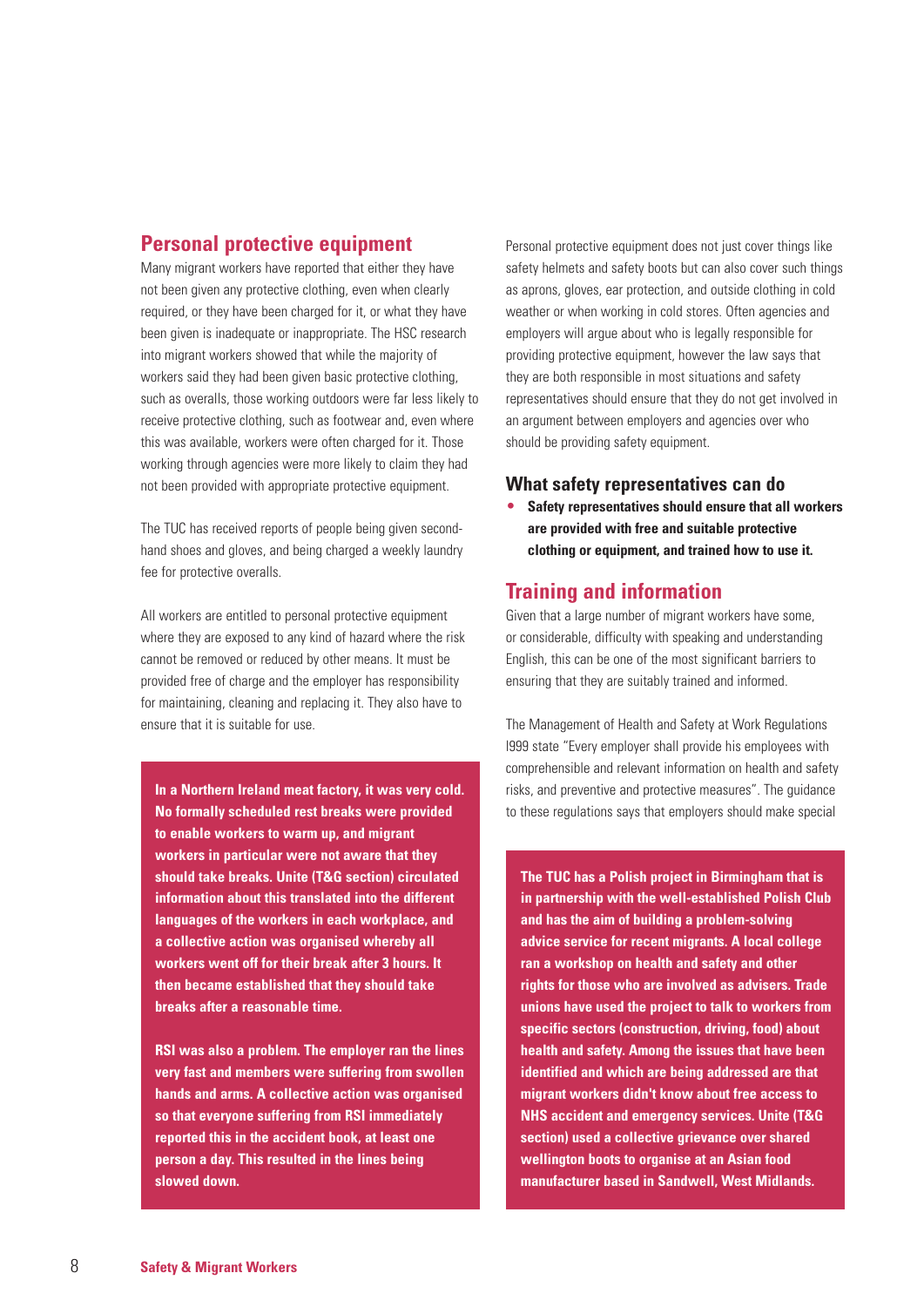**A mail order company employed large number of workers from Eastern European countries. At a health and safety committee meeting Unite (T&G section) members raised concerns regarding whether many of these individuals understood what was contained within risk assessments, health and safety procedures and many other documents. The company now employ a full time Polish trainer who assists in inductions and other areas where it is necessary to either translate or interpret.**

arrangements for people with little or no understanding of English, or who cannot read English.

Some employers have got around this by ensuring that materials on safety are produced in other languages. However, that is not an adequate response to the specific needs of migrant workers. Some migrant workers will be less familiar with basic safety concepts and these may have to be explained to them more fully.

That means that employers have to look at other ways of ensuring that staff are informed and trained. Training should ideally be available in the native language of the worker if there is any doubt as to their proficiency in English. Many migrant workers are reluctant to admit that they have problems understanding English and therefore will not make their needs known to their employer, or to any training provider. While assessment is a way of ensuring that the worker has understood at least some of the training, assessment methods are very uncommon outside of construction.

Where safety is compromised by poor language or literary skills, the employer has a responsibility to look at other ways of communicating with the worker on safety issues. Although translated materials can play a role in this, consideration should also be given to bilingual trainers and supervisors. However, there is evidence that migrant workers often prefer non-verbal methods of training such as demonstrations and picture guides. The same is the case for basic health and safety information. A number of employers have replaced written signs with pictorial signs.

The HSE in Northern Ireland have produced a pictorial guide to safety for migrant workers. It can be downloaded at **[www.hseni.gov.uk/hseni\\_universal\\_safety\\_booklet](www.hseni.gov.uk) \_migrant\_workers.pdf**

Whatever training method is used, it is important to check that the worker has fully understood what is being communicated.

**In the Midlands distribution depot of a large supermarket, the majority of the staff, both warehouse workers and drivers, is migrant workers – mainly Polish but also from Latvia, Romania and other EU accession states. Union membership is high among the migrant workers and there is a full quota of shop stewards and health and safety reps. Usdaw safety representatives have ensured that all the signage in the warehouse is now in English and Polish. They are also using the union learning centre to run ESOL courses so that workers can understand health and safety briefings when they come out. In addition they made sure that all the HGV drivers go through the same theory test and site-specific training for deliveries, wherever they come from. The company uses translators from the shop floor whenever there is a problem involving someone who does not have much English. They are all in the union and they know to get the safety representatives involved if a member has a health and safety issue.**

Unions have also reported issues relating to drivers from abroad being unaware of health and safety requirements and about UK road traffic law. Where incidents do happen it is invariably the driver that gets prosecuted rather than the employer.

The HSE website has a number of publications which have been translated into languages other than English. In addition, the HSE offers a telephone interpreting service. For more information go to the HSE website at **www.hse.gov.uk/languages/index.htm**

The TUC has, with the HSC, produced simple advice on health and safety in twenty languages. This can be found at **www.tuc.org.uk/h\_and\_s/index.cfm?mins=403**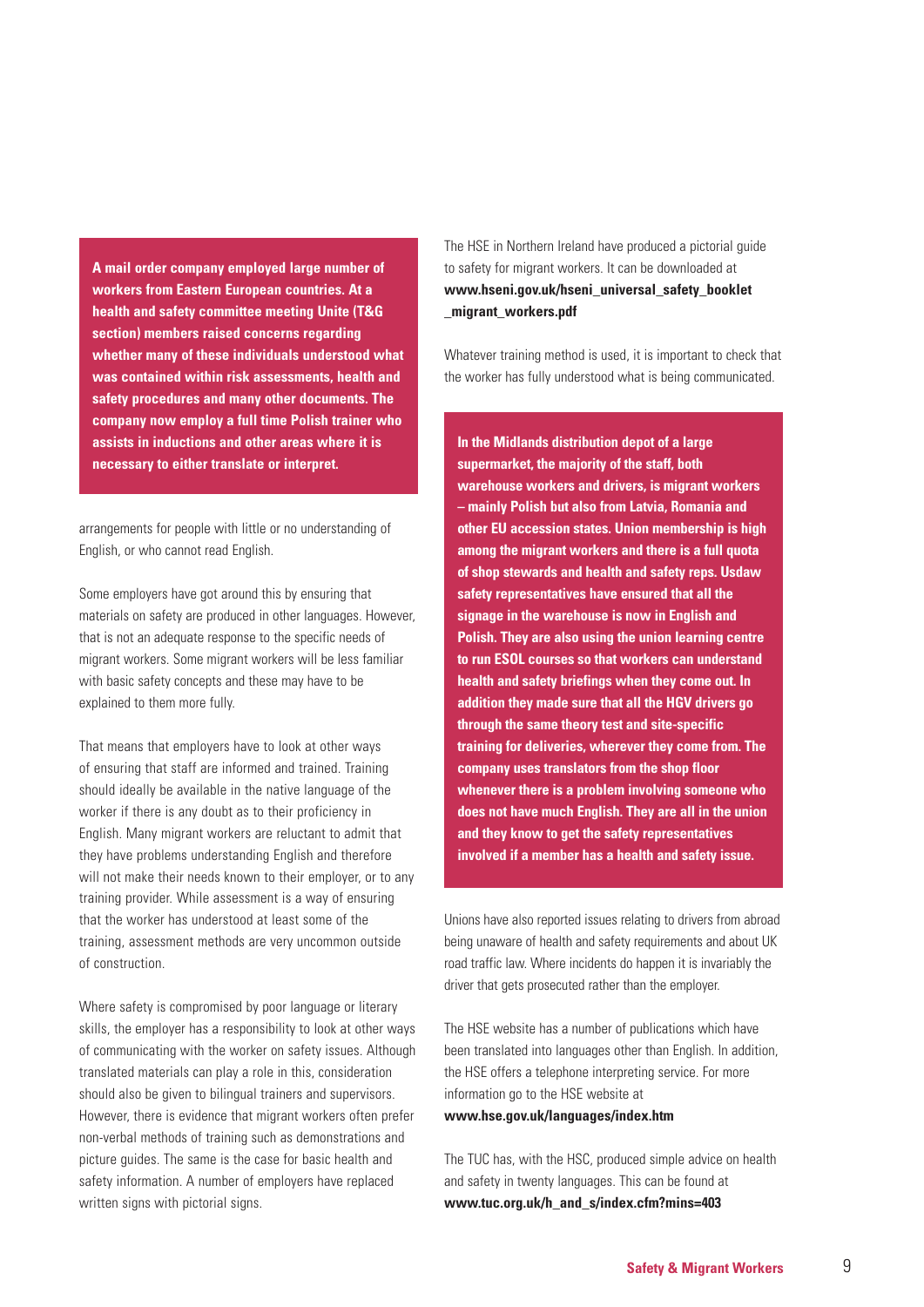#### **What safety representatives can do**

- **Unions should ensure that they are communicating with migrant workers in the most appropriate way possible. Ideally this will be done through bilingual safety representatives or union officers. In other cases unions can ensure that materials are available for migrant workers. The most successful union material has actually been written specifically within the language of the migrant workers rather than simply being a translation of standard union material in English.**
- **A number of trade unions are now producing regular bulletins in languages other than English.**
- **Unions have also been instrumental in ensuring that migrant workers are offered access to language training outside the workplace, or, better still, through an on-site resource centre. Often the language training has been linked to giving workers access to internet, email, etc. In many cases unions have used the language training and the internet facilities to help introduce concepts of health and safety to the worker by tutoring them about safety as part of the language training.**

#### **Enforcement**

The main reason that many migrant workers face increased risks to their health, safety and welfare is simply the lack of adequate enforcement of existing regulations. Employers who fail to conduct risk assessments, do not provide personal protective equipment, ignore training needs, do not provide adequate welfare facilities, ignore the working time regulations and pay below the minimum wage, should all be prosecuted, yet we know this is not happening. The average employer will receive a visit from a health and safety inspector once every 12–20 years. Many small employers will never receive a visit. The number of enforcement officers employed by the Gangmasters Licensing Authority is 10. The number of inspectors responsible for ensuring compliance with the Working Time Directive is 11. The fact that many employers are operating illegally also means that it is difficult for regulatory authorities to trace them. It is therefore hardly surprising that so many employers feel confident that they can continue flouting the law. Tragically, we are more likely to hear a report of a migrant worker being killed or injured than an employer being prosecuted for failing to undertake a risk assessment.

There should be substantial fines and/or custodial sentences for employers when they consistently do not comply with the requirements of employment law or health and safety law.

The TUC has been calling for much greater resources to be put into enforcement of those areas where migrant workers are concentrated, and the support for migrant workers themselves. While there have been some positive moves towards improving enforcement of migrant workers' rights, such as setting up of an inter- agency enforcement group and the passing, after union pressure, of the Gangmasters Licensing Act, this has hardly even scratched the surface of the problem.

#### **What safety representatives can do**

• **Although safety representatives should normally ensure that any abuses of health and safety law, or the working time directive, are reported they may wish to discuss the matter with their full time official first. It is good practice to ensure that, before a complaint is made to an enforcing authority, you have fully involved the workers themselves, who may fear that any intervention by the authorities could lead to either their jobs disappearing as the operation is closed down or, if their immigration status is in doubt, them being deported.**

#### **Working with others**

The most successful campaigns by trade unions have been those that have involved working with local community groups or migrant workers' support groups. Support organisations exist within most towns and cities with a significant migrant worker population. Where these do not exist, often local churches, temples and mosques act as focal centres for migrant workers.

Trade unions have often found that approaches to these bodies have been welcomed and are a useful way of identifying potential activists as well as getting across basic information on people's rights. This is particularly the case with health and safety information.

In addition a number of unions have made contact with trade unions abroad and are developing joint resources which are available either on their union website, or from the union movement in the home country.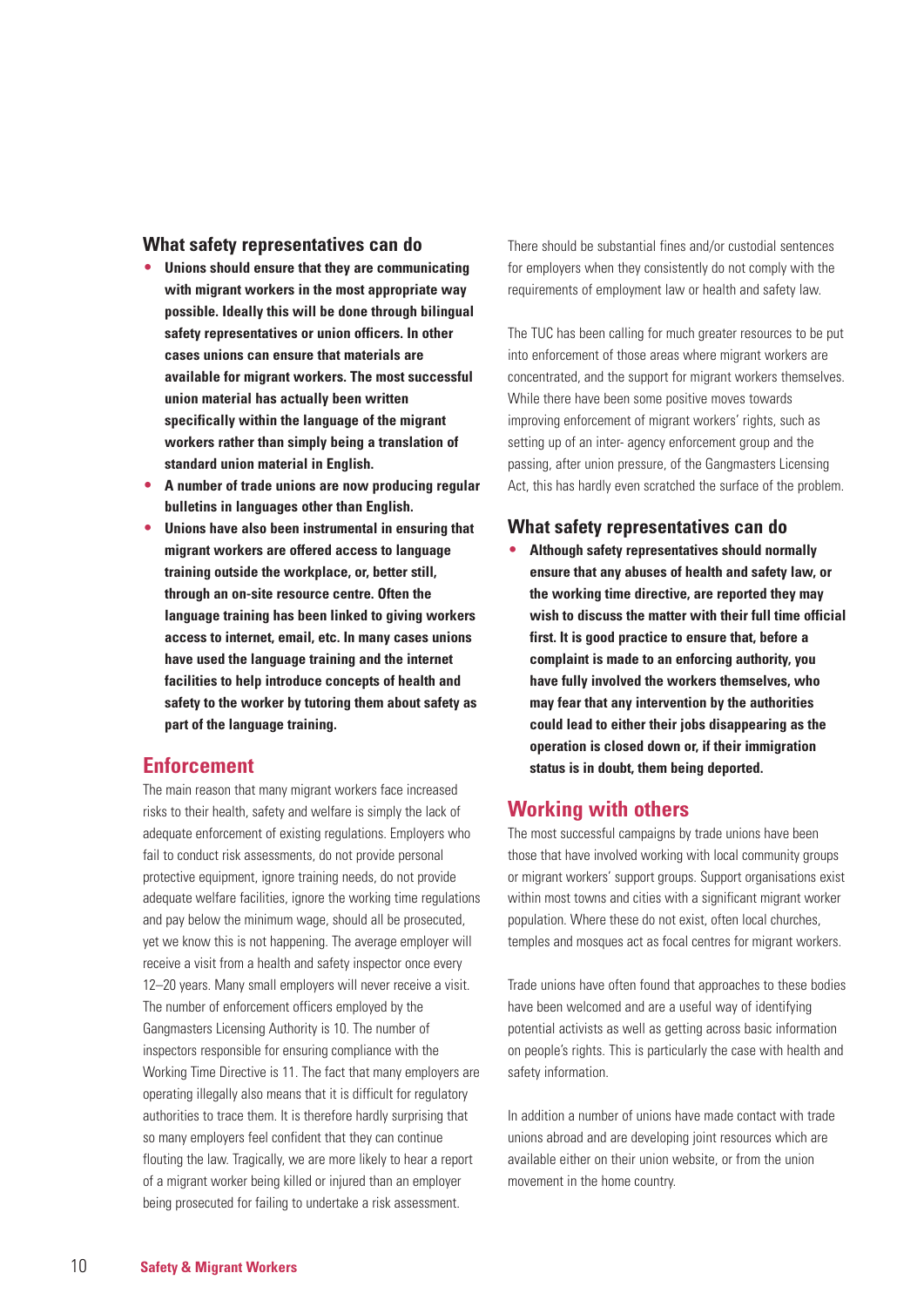# Resources

**In Ireland, the government, unions and employers have reached a new social partnership, Towards 2016, which includes a number of measures designed to protect the rights of both migrant and indigenous workers, such as:**

- **The exploitation and abuse of workers is now a de facto criminal offence.**
- **A new Office of Employment Rights Compliance (ODERC) will be established, with an increase from 21 to 90 in the number of Labour Inspectors in addition to new support posts, allowing for joint investigation units to target serious abuses of employment standards.**
- **The tax system will be reformed to prevent people in the building industry and elsewhere from being forced into bogus self employed status to allow employers to avoid pension contributions, etc.**
- **Employers will be obliged to keep accurate employment records in a prescribed format for inspection by the Labour Inspectors.**
- **There will be a new employment rights procedure to allow easier access to justice and compensation where rights are denied. Powers to award up to two years pay by way of compensation represent a very significant change and will help many migrant workers whose causes are usually about bread and butter issues like payment of correct wages.**
- **There will be new standards of compliance with labour law in order to tender for public procurement contracts – in other words, the taxpayer will no longer subsidise exploitation or sharp employment practices.**
- **There will be legislation to regulate employment agencies and educational establishments to prevent them from undermining employment standards and immigration law.**
- **There will be legislative changes to prevent Irish Ferries' type collective redundancies and 'Gate Gourmet' type unfair dismissals**
- **There will be a code of practice to protect people working as domestic servants.**

#### **Unions**

Your union should be able to assist in addressing any of the issues raised in this guide.

## **TUC**

The TUC website includes a section on health and safety and migrant workers at: **www.tuc.org.uk/migrantworkers**

## **HSE**

The HSE research on migrant workers can be found at: **www.hse.gov.uk/research/rrpdf/rr502.pdf**

The HSE have produced a short guide for migrant workers in agriculture and food processing. It is on their website at: **www.hse.gov.uk/pubns/indg410.pdf?ebul=hsegen/08 may-2007&cr=4**

## **Hazards**

The website for Hazards magazine has a range of articles and news items on migrant workers at **www.hazards.org/migrants**

# **For employers**

There is also advice for employers at:

**[www.businesslink.gov.uk/bdotg/action/layer?topicId=10](www.businesslink.gov.uk/bdotg/action/layer?topicId=1077243939&furlname=agencyworkers&furlparam=agencyworkers&ref=&domain=www.businesslink.gov.uk) 77243939&furlname=agencyworkers&furlparam=agency workers&ref=&domain=www.businesslink.gov.uk**

# **Unionlearn with TUC Education**

This part of unionlearn aims to help unions to become learning organisations and runs courses for safety representatives across the UK. For more information on safety representatives training, both in the classroom and online, see

#### **www.unionlearn.co.uk**

or email Liz Rees at **lrees@tuc.org.uk**

A unionlearn fact file on Migration and Refugees is available at **www.tuc.org.uk/extras/factfileref.pdf**